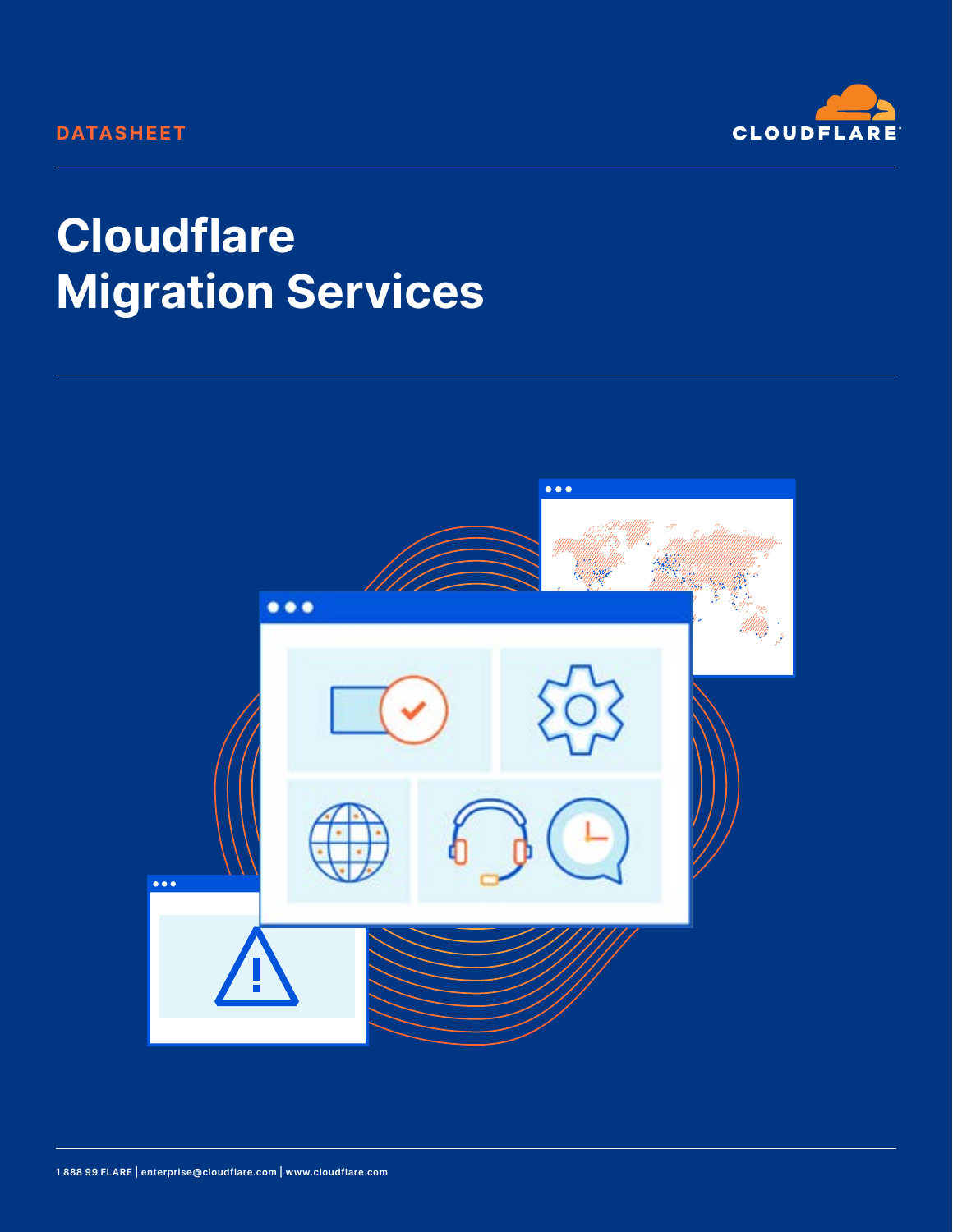## **The Mayhem of Migration**

Businesses are transforming their workloads, networks, and consolidating their performance and security solutions. Often this drives cost reduction efforts and a movement away from legacy solutions that can present the following challenges:

- Complex & challenging to configure and maintain
- Steep learning curve for new resources
- Outdated configurations & technical debt
- Multiple dashboards and control layers
- Unpredictable pricing and high data costs
- Overreliance on costly Professional Services

As customers look to move away from these legacy solutions, it becomes imperative to have a trusted partner to help assess their current solution and properly translate and migrate those configurations to Cloudflare Solutions that provide:

- Single Pane of Glass Controls and unified API
- Cloudflare Scale across 200+ datacenters globally
- Predictable Pricing

### **Providing Peace of Mind: Cloudflare Migration Services**

Cloudflare Migration Services allows a seamless movement and migration to our award-winning security products with a dedicated team of cybersecurity experts and our network of trained partner engineers. Our migration teams work through a few major phases such as scoping, configuration, deployment, testing and confirmation across each of our products to ensure a successful migration that meets customer needs and timelines.

Cloudflare Migration Services is designed to meet the implementation and scale needs of enterprises of all sizes by leveraging global and regional partners that have completed necessary product and specialized training with Cloudflare. The Partner Network provides scale, cost effectiveness, and additional expertise across legacy solutions to supplement our internal resources.

In addition, for customers seeking ongoing managed support and operations, our Partner Network can provide managed services, support and ongoing monitoring and change management across the Cloudflare solution. This can help maintain the overall health of the network and act as a proactive defense against network disruptions and failures.

## **Benefits of Cloudflare Migration Services**

## **Trusted Expertise**

Cloudflare-trained experts across our Partner Network provide the required expertise for a seamless and straightforward migration.

## **Rapid Timelines and Delivery**

Cloudflare's single dashboard, APIs and Terraform provider support ensure reduced complexity and rapid delivery of configurations.

#### **Consistent Project Management**

Cloudflare Services Delivery Managers ensure best practices and effective delivery leveraging our experience across multiple large-scale migrations.

## **Price Fixed Packages**

Cloudflare Migration Services are based on pricefixed packaging which provides easy budgeting and reduces complexity.

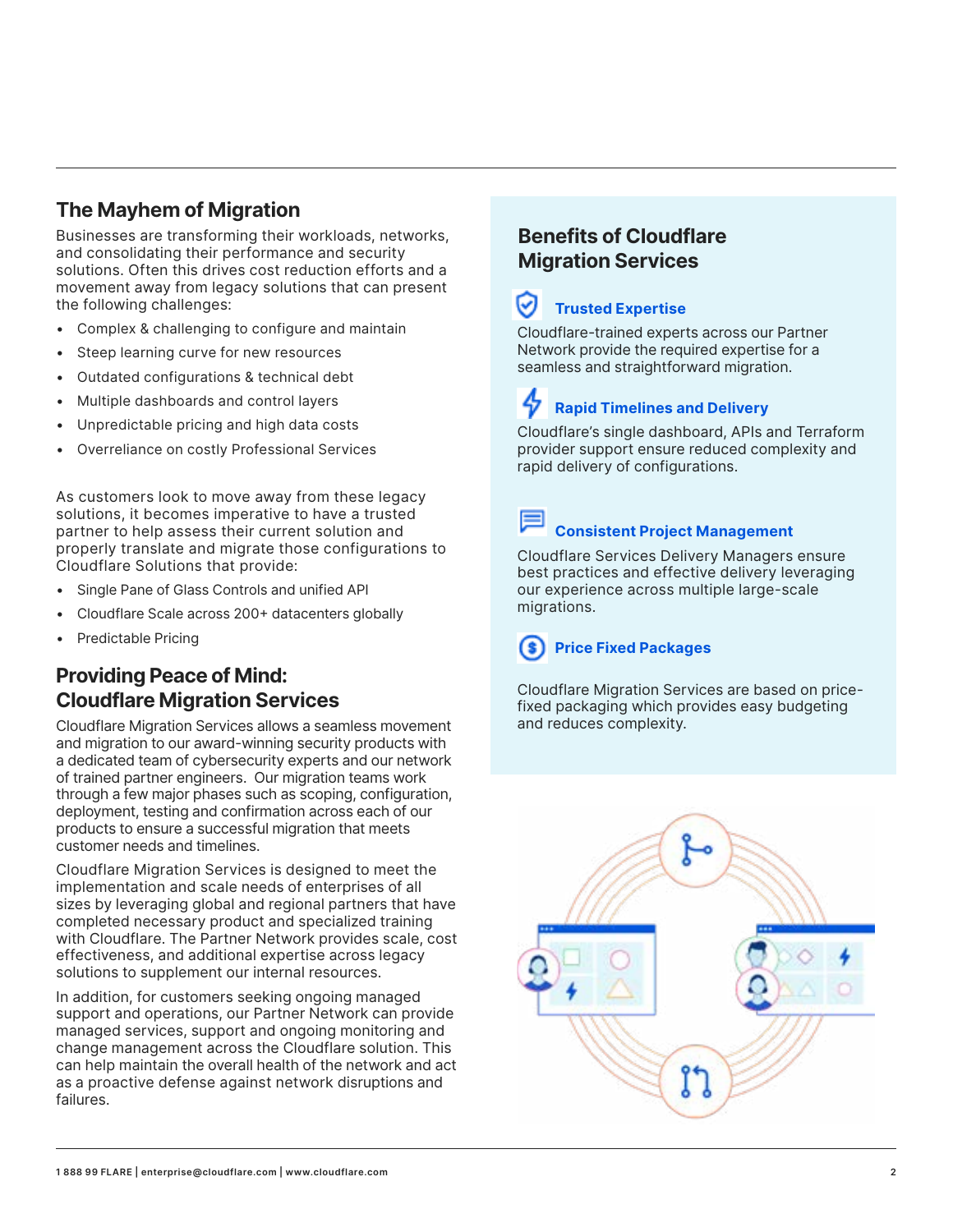|  |  |  | <b>Cloudflare Migration Methodology</b> |
|--|--|--|-----------------------------------------|
|--|--|--|-----------------------------------------|

| <b>Scoping</b> | <b>Configuration</b> | <b>Deployment</b> | <b>Staging</b> | <b>Confirmation</b> | <b>Continuous</b><br>Improvement |
|----------------|----------------------|-------------------|----------------|---------------------|----------------------------------|
|----------------|----------------------|-------------------|----------------|---------------------|----------------------------------|

The **Cloudflare Migration Methodology** is a proven and time-tested process that ensures an efficient migration while meeting complex customer requirements.

The **scoping phase** lays out the groundwork by establishing the objectives of the project, the scope, the staffing and provides education for the key members of the project team. During this phase, each business unit will help identify critical requirements and prioritize them for a successful implementation. A key output of this phase is a detailed migration plan or statement of work to act on.

In the **configuration phase** settings may be adjusted to meet the requirements laid out. During configuration, Cloudflare and Business Process Owners will collaborate and review together. Configuration may include setting up an endpoint, developing best practices, reviewing process improvements and reducing waste. A key output for this phase is a fully-reviewed configuration and identified roles and permissions.

In the **deployment phase,** DNS records are added to the Cloudflare platform, roles and permissions have been entered. Settings identified in the Configuration phase can now be implemented into Cloudflare. TLS certificates can be issued during this phase and Worker development can be drafted. A key output for this phase is a fully configured Cloudflare organization. Security rules can be implemented at the end of this phase.

In the **staging phase**, DNS records, TLS certificates and applications are staged for testing. Customer business process owners (BPOs) can now begin a full validation and testing of accurate configurations within Cloudflare. Tuning sessions can be done during this phase and verification of Cloudflare Worker scripts can be completed.

In the **confirmation stage,** all tests have been completed, and there is a high confidence that traffic being proxied through Cloudflare will be transited as expected. DNS records can now be updated to proxy traffic.

With Premium Success and SOC-as-a-Service offerings, the **Continuous Improvement** phase provides support for ongoing consultations, monitoring for abnormal behavior, security risk reviews on a per request or incident basis, and support for full training sessions to ensure all stakeholders understand how Cloudflare is operated.

## **Migration Service Packages**

|                                                     | <b>Small</b>                                             | <b>Medium</b>                                                                                    | Large                                                  |
|-----------------------------------------------------|----------------------------------------------------------|--------------------------------------------------------------------------------------------------|--------------------------------------------------------|
| <b>Primary Use Case</b>                             | Paid Proof-Of-Concept<br>Single Product or Business Unit | Large, Regional Migrations                                                                       | Global, Multi-Product                                  |
| *Package Pricing<br>(*Subject to Fees & Conditions) | \$48,000                                                 | \$192,000                                                                                        | \$400,000                                              |
| <b>Customer Complexity</b>                          | N/A                                                      | Moderate                                                                                         | Advanced                                               |
| <b>Project Complexity</b>                           | Minimal                                                  | Advanced                                                                                         | Advanced                                               |
| Cloudflare Solution                                 | Up to 2 Product Categories                               | Up to 5 Product Categories                                                                       | All Product Categories                                 |
| Delivery Complexity                                 | Minimal (remote only)                                    | Moderate (remote only)                                                                           | Advanced                                               |
| <b>Supported Products</b>                           | DNS, DDoS, CDN, WAF                                      | Bot Management, Load<br>Balancing, Rate Limiting, Magic<br>Transit, Spectrum, Workers,<br>Stream | All - Application,<br>Zero Trust & Network<br>Services |

**Getting Started:** Contact your Cloudflare Account Executive today or email services@cloudflare.com to learn more.